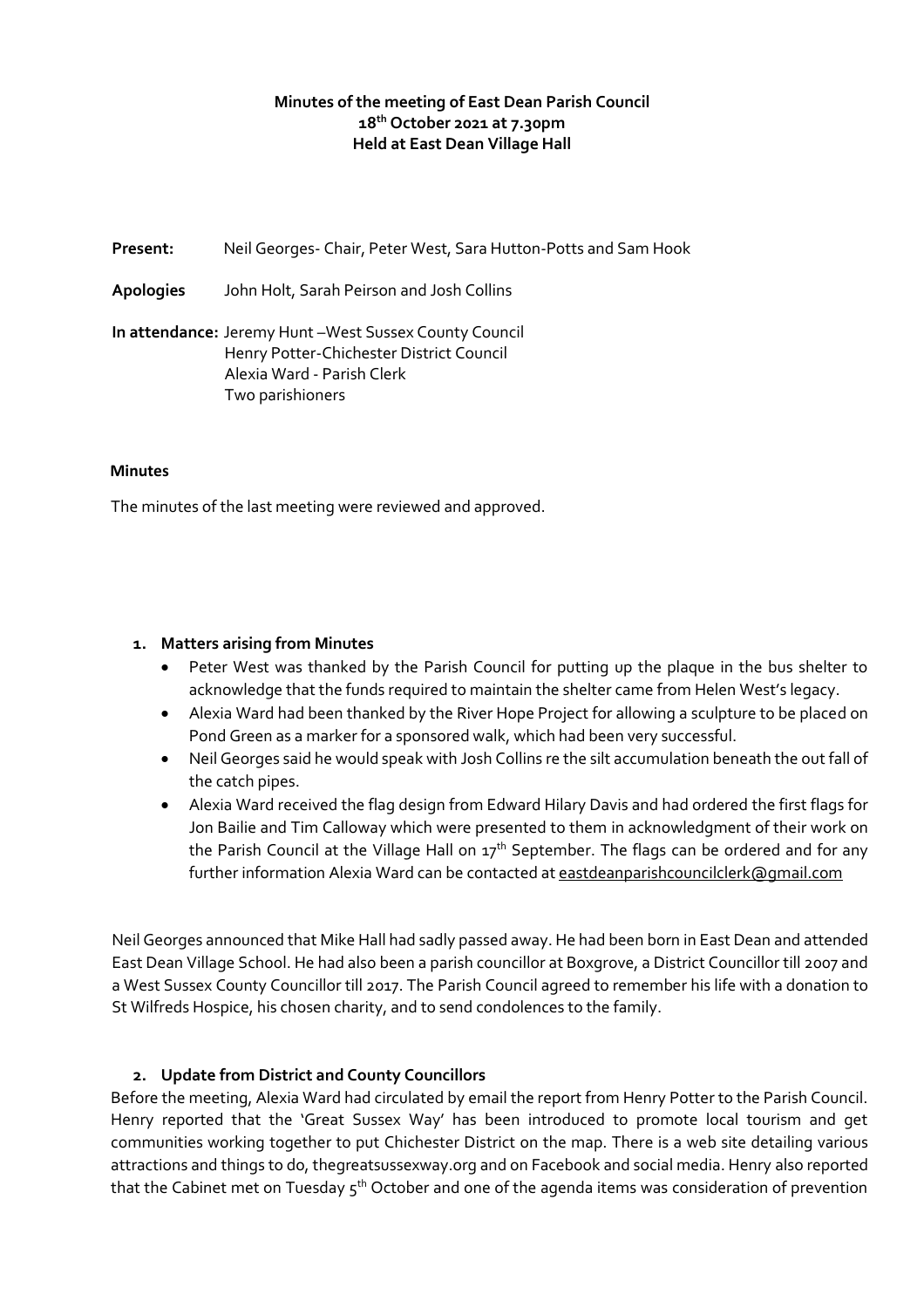measures to stop incursion on Council owned land by Gypsies and Travellers on the New Park Playing Field and the public green on the Broyle Estate east of the City. This with new powers proposed by the Government ought to go some way to stop this nuisance.

Jeremy Hunt said he would forward his report to Alexia Ward so she could distribute to the parish councillors after the meeting. Jeremy reported on one of the more unusual sides of the councils work over the last few months. He said that a number of Afghan Refugees came into the isolation hotels around Gatwick and they required basic essentials such as clothing and toiletries as they had fled with as little as 9kg of luggage. This was only for their period of isolation and most have now moved on to other countries or family across the UK. Jeremy also reported that the road closure on the A285 at Seaford College, Duncton would take up to 3 months to repair as it was a major collapse and needed a substantial repair. Sara Hutton Potts asked if West Sussex Highways had been negligent as a crack in the road had been there for some time. Jeremy replied that the road had collapsed but not where they had expected.

# **3. Financial update**

Alexia Ward said the balance of the Lloyds Current Account was £3,595.94.The Parish Council had received the precept payment of £558.00 from CDC in September 2021. The savings account (Helen West's Legacy) balance was £19,859.03 which included an additional £0.51p interest. Alexia asked if the Parish Council would reimburse her for the monies spent for the Presentation to Jon and Tim in September. Which was agreed.

## **4. Correspondence**

Alexia said she had been updated by a parishioner who had reported a dumped van in East Dean to Operation Crackdown, by the Village Hall in August and that the authorities had said that it would be moved soon.

## **5. Update on flooding and sewerage**

Neil said he would continue to correspond with Southern Water with regard to drainage in East Dean. Neil also added that he had reported a sewerage leak into the water course near Charlton and Southern Water had responded quickly to mend it.

# **6. Update and Highways**

Neil noted that there had been some repairs to the pot holes on East Dean Hill. The Parish Council will continue to monitor the state of the roads and report where necessary.

#### **7. Update from Parish Councillors**

John Holt had asked Alexia Ward to inform the Parish Council that he would update the Winter Management Plan with new contact details and the location of the snow plough. He had also said that the salt had been delivered to him at Droke Farm .John also had said that he would be checking the river course on his fields to ensure they were free of debris and to remind other households to check their river course. Sam Hook said that she was trying to get some more people to help with the Community Speed Watch and when she had enough volunteers she would contact Jason Lemm PCSO to get Speed Watch up and running. Sam also said she had visited Singleton and looked at the new measures they were undertaking to control speeding through their village for example Village Gates, speed sign display units and maintaining the village with a sense of place.

Sara Hutton Potts said she would be designing and displaying posters to advertise the Guy Competition, and would contact the judges and arrange prizes.

Sarah Peirson had confirmed that there had been no planning applications.

Josh Collins would be speaking to Neil about the pond.

Neil Georges said he would continue to correspond with Southern Water with regard to drainage in East Dean.

Peter West said that the village maintenance would be discussed in AOB.